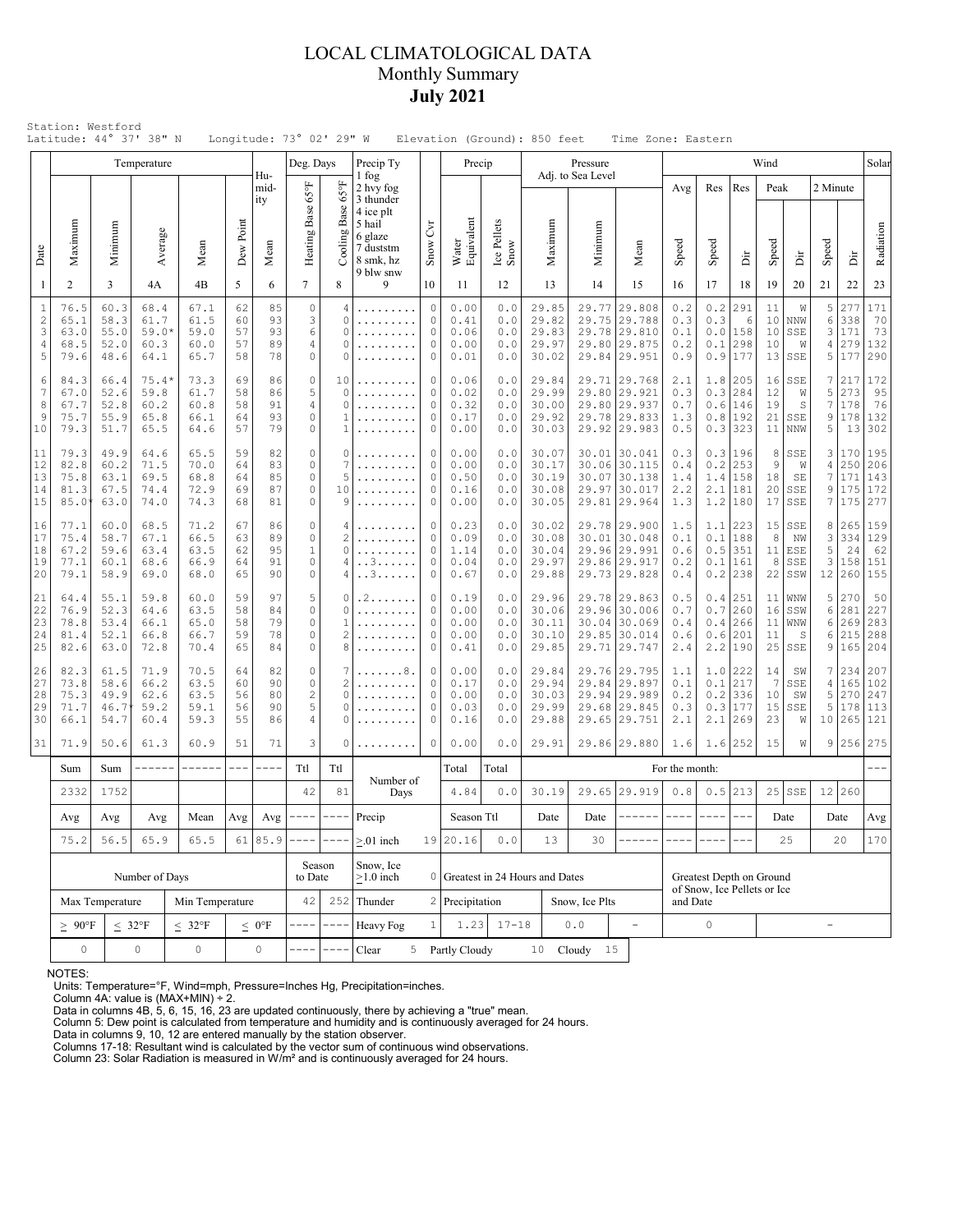## OBSERVATIONS AT 3-HOUR INTERVALS **July 2021: Westford**

|                                                                                                                                                                                                                                                                                                                                                                                                                                                                                                                                                |                                                         |                                                                                                  |                                                                                         |                                                  |                                              |                                              |                                                                                     | Wind                                                                                                             |                                                                                   |                                                                      |                                                                                                  |                                                              |                                              |                                              |                                                     |                                                                                                 | Wind                                                                 |                                            |                                                                          |                                                                                           |                                                              |                                              |                                                  |                                                                     |                                                        | Wind                                                                                                                                                                         |                                                                                                             |
|------------------------------------------------------------------------------------------------------------------------------------------------------------------------------------------------------------------------------------------------------------------------------------------------------------------------------------------------------------------------------------------------------------------------------------------------------------------------------------------------------------------------------------------------|---------------------------------------------------------|--------------------------------------------------------------------------------------------------|-----------------------------------------------------------------------------------------|--------------------------------------------------|----------------------------------------------|----------------------------------------------|-------------------------------------------------------------------------------------|------------------------------------------------------------------------------------------------------------------|-----------------------------------------------------------------------------------|----------------------------------------------------------------------|--------------------------------------------------------------------------------------------------|--------------------------------------------------------------|----------------------------------------------|----------------------------------------------|-----------------------------------------------------|-------------------------------------------------------------------------------------------------|----------------------------------------------------------------------|--------------------------------------------|--------------------------------------------------------------------------|-------------------------------------------------------------------------------------------|--------------------------------------------------------------|----------------------------------------------|--------------------------------------------------|---------------------------------------------------------------------|--------------------------------------------------------|------------------------------------------------------------------------------------------------------------------------------------------------------------------------------|-------------------------------------------------------------------------------------------------------------|
| Hour                                                                                                                                                                                                                                                                                                                                                                                                                                                                                                                                           | Sunshine                                                | Pressure                                                                                         | Rainfall<br>rate                                                                        | Temperature                                      | Dew Point                                    | Humidity                                     | Direction                                                                           | Speed                                                                                                            | Gust                                                                              | Sunshine                                                             | Pressure                                                                                         | Rainfall<br>rate                                             | Temperature                                  | Dew Point                                    | Humidity                                            | Direction                                                                                       | Speed                                                                | Gust                                       | Sunshine                                                                 | Pressure                                                                                  | Rainfall<br>rate                                             | Temperature                                  | Dew Point                                        | Humidity                                                            | Direction                                              | Speed                                                                                                                                                                        | Gust                                                                                                        |
|                                                                                                                                                                                                                                                                                                                                                                                                                                                                                                                                                |                                                         |                                                                                                  |                                                                                         | JUL 01                                           |                                              |                                              |                                                                                     |                                                                                                                  |                                                                                   |                                                                      |                                                                                                  |                                                              | JUL 02                                       |                                              |                                                     |                                                                                                 |                                                                      |                                            |                                                                          |                                                                                           |                                                              | JUL 03                                       |                                                  |                                                                     |                                                        |                                                                                                                                                                              |                                                                                                             |
| 0 <sub>0</sub><br>29.79<br>0.00<br>97<br>24<br>0<br>0<br>67<br>66<br>33<br>03<br>0<br>29.79<br>0.00<br>62<br>61<br>95<br>$\mathbf 1$<br>29.81<br>97<br>34<br>$\mathbb O$<br>06<br>25<br>0.00<br>62<br>61<br>09<br>163<br>29.84<br>0.00<br>65<br>62<br>33<br>0<br>90<br>29.85<br>12<br>436<br>0.00<br>69<br>26<br>$\mathbf{1}$<br>63<br>81<br>15<br>29.81<br>02<br>$\mathbb O$<br>306<br>0.00<br>74<br>63<br>68<br>153<br>29.78<br>73<br>18<br>0.00<br>64<br>74<br>0 <sub>0</sub><br>0<br>29.80<br>66<br>21<br>0<br>0.00<br>61<br>84<br>02<br>0 |                                                         |                                                                                                  |                                                                                         |                                                  |                                              |                                              |                                                                                     | 0<br>5<br>$\circ$<br>3<br>$\epsilon$<br>$\overline{4}$<br>$\overline{c}$<br>$\mathbf{1}$                         | 0<br>0<br>12<br>23<br>62<br>258<br>97<br>0                                        | 29.77<br>29.76<br>29.76<br>29.80<br>29.80<br>29.79<br>29.79<br>29.82 | 0.00<br>0.00<br>0.00<br>0.06<br>0.15<br>0.00<br>0.00<br>0.00                                     | 60<br>61<br>61<br>60<br>62<br>64<br>63<br>60                 | 58<br>58<br>59<br>59<br>61<br>62<br>60<br>59 | 93<br>91<br>92<br>95<br>96<br>91<br>89<br>95 | 02<br>02<br>02<br>27<br>28<br>34<br>05<br>34        | 0<br>0<br>0<br>0<br>$\mathbf 1$<br>5<br>1<br>1                                                  | 0<br>2<br>0<br>$\mathbb O$<br>4<br>10<br>8<br>5                      | 0<br>0<br>7<br>290<br>156<br>47<br>0       | 29.82<br>29.81<br>29.82<br>29.82<br>29.82<br>29.81<br>105 29.78<br>29.80 | 0.00<br>0.00<br>0.00<br>0.00<br>0.00<br>0.05<br>0.00<br>0.00                              | 58<br>56<br>56<br>60<br>62<br>60<br>62<br>59                 | 57<br>55<br>55<br>57<br>58<br>57<br>59<br>57 | 96<br>95<br>97<br>88<br>87<br>92<br>91<br>95     | 133<br>16<br>14<br>14<br>12<br>01<br>01<br>01                       | 0<br>$\mathbf{1}$<br>0<br>0<br>0<br>0<br>0<br>$\Omega$ | 0<br>6<br>$\circ$<br>0<br>0<br>$\circ$<br>0<br>0                                                                                                                             |                                                                                                             |
|                                                                                                                                                                                                                                                                                                                                                                                                                                                                                                                                                |                                                         |                                                                                                  |                                                                                         | JUL 04                                           |                                              |                                              |                                                                                     |                                                                                                                  |                                                                                   |                                                                      |                                                                                                  |                                                              | JUL 05                                       |                                              |                                                     |                                                                                                 |                                                                      |                                            |                                                                          |                                                                                           |                                                              | JUL 06                                       |                                                  |                                                                     |                                                        |                                                                                                                                                                              |                                                                                                             |
| 00<br>03<br>06<br>09<br>12<br>15<br>18<br>21                                                                                                                                                                                                                                                                                                                                                                                                                                                                                                   | 0<br>$\circ$<br>23<br>193<br>176<br>292<br>193<br>0     | 29.82<br>29.82<br>29.82<br>29.86<br>29.88<br>29.89<br>29.91<br>29.94                             | 0.00<br>0.00<br>0.00<br>0.00<br>0.00<br>0.00<br>0.00<br>0.00                            | 56<br>55<br>52<br>62<br>62<br>66<br>67<br>60     | 55<br>54<br>51<br>58<br>58<br>61<br>61<br>57 | 96<br>96<br>97<br>89<br>85<br>84<br>82<br>89 | 01<br>02<br>02<br>05<br>34<br>28<br>29<br>30                                        | 0<br>$\circ$<br>$\mathbb O$<br>0<br>$\mathbf 1$<br>0<br>0<br>$\mathbb O$                                         | 0<br>$\circ$<br>$\mathbb O$<br>$\boldsymbol{\tau}$<br>5<br>8<br>5<br>$\circ$      | 0<br>$\mathbf 0$<br>14<br>538<br>928<br>831<br>148<br>0              | 29.97<br>29.98<br>30.00<br>30.01<br>29.99<br>29.94<br>29.90<br>29.87                             | 0.00<br>0.00<br>0.00<br>0.00<br>0.00<br>0.00<br>0.00<br>0.00 | 53<br>51<br>49<br>67<br>75<br>78<br>76<br>70 | 51<br>50<br>48<br>62<br>58<br>62<br>62<br>61 | 96<br>97<br>97<br>85<br>56<br>57<br>61<br>74        | 30  <br>30<br>30<br>17<br>16<br>07<br>15<br>17                                                  | 0<br>0<br>0<br>1<br>$\mathbb O$<br>2<br>$\mathbf{2}$<br>$\mathbf{1}$ | 0<br>0<br>0<br>5<br>6<br>8<br>7<br>3       | $\circ$<br>12<br>225<br>397<br>79<br>0                                   | 0, 29.84<br>29.78<br>29.79<br>29.79<br>29.76<br>700 29.73<br>29.71<br>29.78               | 0.00<br>0.00<br>0.00<br>0.00<br>0.00<br>0.00<br>0.00<br>0.00 | 70<br>69<br>68<br>69<br>75<br>84<br>82<br>72 | 65<br>67<br>66<br>68<br>71<br>73<br>72<br>67     | 82<br>93 20<br>95<br>96<br>86 19<br>71<br>71<br>84                  | 17 ن<br>17<br>19<br>21<br>22<br>25                     | 3<br>$\frac{2}{2}$<br>3<br>$\frac{2}{5}$<br>$\,1$<br>$\overline{c}$                                                                                                          | 11<br>$1\,1$<br>$1\,0$<br>12<br>$\mathfrak{g}$<br>11<br>8<br>9                                              |
|                                                                                                                                                                                                                                                                                                                                                                                                                                                                                                                                                | JUL 07                                                  |                                                                                                  |                                                                                         |                                                  |                                              |                                              |                                                                                     |                                                                                                                  |                                                                                   |                                                                      |                                                                                                  | JUL 08                                                       |                                              |                                              |                                                     |                                                                                                 |                                                                      |                                            |                                                                          |                                                                                           | JUL 09                                                       |                                              |                                                  |                                                                     |                                                        |                                                                                                                                                                              |                                                                                                             |
| 0 <sup>0</sup><br>03<br>06<br>09<br>12<br>15<br>18<br>21                                                                                                                                                                                                                                                                                                                                                                                                                                                                                       | 0<br>$\mathbf 0$<br>16<br>155<br>151<br>113<br>269<br>0 | 129.80<br>29.85<br>29.90<br>29.91<br>29.93<br>29.95<br>29.94<br>29.99                            | 0.00<br>0.00<br>0.00<br>0.00<br>0.00<br>0.00<br>0.00<br>0.00                            | 66<br>64<br>61<br>67<br>62<br>63<br>63<br>57     | 65<br>60<br>57<br>57<br>56<br>57<br>55<br>54 | 95<br>86<br>88<br>71<br>81<br>81<br>75<br>90 | 25<br>28<br>25<br>25<br>31<br>31<br>32<br>32                                        | 0<br>$\overline{\mathcal{L}}$<br>$\sqrt{2}$<br>$\mathbb O$<br>0<br>0<br>0<br>$\mathbf 0$                         | $\circ$<br>12<br>7<br>$\epsilon$<br>$\sqrt{2}$<br>$\mathbb O$<br>3<br>$\mathbf 0$ | 0<br>$\circ$<br>7<br>113<br>431<br>179<br>25<br>0                    | 29.98<br>29.99<br>29.97<br>29.99<br>29.98<br>29.95<br>29.89<br>29.82                             | 0.00<br>0.00<br>0.00<br>0.00<br>0.00<br>0.00<br>0.00<br>0.00 | 53<br>54<br>55<br>59<br>67<br>67<br>65<br>63 | 52<br>53<br>54<br>56<br>62<br>62<br>60<br>60 | 96<br>96<br>97<br>91<br>85<br>83<br>84<br>92        | 132<br>08<br>07<br>07<br>11<br>12<br>19<br>13                                                   | 0<br>0<br>0<br>0<br>1<br>0<br>1<br>3                                 | 0<br>0<br>0<br>0<br>6<br>0<br>9<br>11      | 0<br>14<br>232<br>294<br>204<br>56<br>0                                  | 0, 29.83<br>29.82<br>29.84<br>29.85<br>29.82<br>29.80<br>29.80<br>29.87                   | 0.07<br>0.00<br>0.00<br>0.00<br>0.00<br>0.00<br>0.00<br>0.00 | 64<br>64<br>64<br>68<br>73<br>68<br>65<br>63 | 63<br>63<br>63<br>67<br>69<br>65<br>62<br>60     | 97,17<br>97<br>97<br>96<br>87<br>90<br>90<br>92                     | 16<br>17<br> 18<br>27<br>35<br>02<br>35                | $\overline{\mathbf{c}}$<br>$\frac{1}{2}$<br>$\mathbf 1$<br>$\overline{c}$<br>0<br>0<br>$\Omega$                                                                              | 18<br>13<br>$\begin{array}{c} 8 \\ 7 \\ 7 \end{array}$<br>8<br>9<br>0                                       |
|                                                                                                                                                                                                                                                                                                                                                                                                                                                                                                                                                |                                                         |                                                                                                  |                                                                                         | <b>JUL 10</b>                                    |                                              |                                              |                                                                                     |                                                                                                                  |                                                                                   |                                                                      |                                                                                                  |                                                              | <b>JUL 11</b>                                |                                              |                                                     |                                                                                                 |                                                                      |                                            |                                                                          |                                                                                           |                                                              | <b>JUL 12</b>                                |                                                  |                                                                     |                                                        |                                                                                                                                                                              |                                                                                                             |
| 00<br>03<br>06<br>09<br>12<br>15<br>18<br>21                                                                                                                                                                                                                                                                                                                                                                                                                                                                                                   | 0<br>$\mathbf 0$<br>19<br>517<br>904<br>842<br>397<br>0 | 129.92<br>29.93<br>29.97<br>30.01<br>30.01<br>29.99<br>29.98<br>29.99                            | 0.00<br>0.00<br>0.00<br>0.00<br>0.00<br>0.00<br>0.00<br>0.00                            | 56<br>54<br>52<br>66<br>75<br>78<br>75<br>61     | 55<br>53<br>51<br>59<br>59<br>61<br>62<br>55 | 96<br>97<br>97<br>78<br>58<br>56<br>63<br>82 | 35<br>35<br>35<br>30<br>05<br>34<br>27<br>27                                        | 0<br>$\circ$<br>$\circ$<br>$\mathbf{1}$<br>$\mathbf 1$<br>$\mathbf 1$<br>3<br>$\circ$                            | 0<br>$\circ$<br>$\mathbb O$<br>8<br>9<br>7<br>9<br>$\circ$                        | 0<br>0<br>21<br>388<br>492<br>596<br>167<br>0                        | 30.02<br>30.03<br>30.05<br>30.06<br>30.05<br>30.03<br>30.03<br>30.04                             | 0.00<br>0.00<br>0.00<br>0.00<br>0.00<br>0.00<br>0.00<br>0.00 | 54<br>51<br>50<br>68<br>75<br>77<br>76<br>67 | 52<br>50<br>49<br>61<br>63<br>63<br>65<br>63 | 94<br>96<br>97<br>79<br>65<br>63<br>69<br>86        | 127<br>27<br>27<br>17<br>20<br>21<br>22<br>22                                                   | 0<br>0<br>0<br>1<br>1<br>0<br>0<br>0                                 | 0<br>0<br>0<br>6<br>6<br>4<br>4<br>0       | $\mathbf{0}$<br>$\circ$<br>$\Omega$<br>134<br>733<br>214<br>0            | 30.06<br>30.07<br>30.08<br>30.11<br>533 30.13<br>30.14<br>30.13<br>30.16                  | 0.00<br>0.00<br>0.00<br>0.00<br>0.00<br>0.00<br>0.00<br>0.00 | 65<br>62<br>61<br>65<br>78<br>81<br>80<br>70 | 62<br>60<br>61<br>63<br>65<br>70<br>68<br>65     | 89,16<br>94<br>97<br>92<br>66 10<br>68<br>68<br>85                  | 18<br>16<br>0 <sub>0</sub><br>24<br>26<br>22           | 1<br>0<br>0<br>0<br>0<br>3<br>0<br>0                                                                                                                                         | 7<br>$\circ$<br>$\overline{4}$<br>$\overline{4}$<br>$\overline{4}$<br>$\overline{7}$<br>$\overline{4}$<br>0 |
|                                                                                                                                                                                                                                                                                                                                                                                                                                                                                                                                                |                                                         |                                                                                                  |                                                                                         | <b>JUL 13</b>                                    |                                              |                                              |                                                                                     |                                                                                                                  |                                                                                   |                                                                      |                                                                                                  |                                                              | JUL 14                                       |                                              |                                                     |                                                                                                 |                                                                      |                                            |                                                                          |                                                                                           |                                                              | <b>JUL 15</b>                                |                                                  |                                                                     |                                                        |                                                                                                                                                                              |                                                                                                             |
| 00<br>03<br>06<br>10<br>12<br>15<br>18<br>21                                                                                                                                                                                                                                                                                                                                                                                                                                                                                                   | 0<br>0<br>9<br>104<br>239<br>406<br>197<br>$\circ$      | 30.17 <br>30.15<br>30.16<br>30.18<br>30.17<br>30.13<br>30.10<br>30.10                            | 0.00<br>0.00<br>0.00<br>0.04<br>0.00<br>0.00<br>0.00<br>0.00                            | 66<br>69<br>68<br>64<br>70<br>74<br>$72\,$<br>68 | 61<br>62<br>60<br>63<br>66<br>67<br>66<br>64 | 82<br>79<br>76<br>96<br>87<br>81<br>83<br>89 | լ18<br>10<br>11<br>17<br>16<br>16<br>13<br>16                                       | $\mathbf{1}$<br>$\mathbb O$<br>$\mathbb O$<br>1<br>$\,1$<br>$\sqrt{4}$<br>$\overline{\mathbf{c}}$<br>$\mathbf 1$ | 6<br>8<br>3<br>5<br>9<br>12<br>10                                                 | 0<br>$\mathbb O$<br>$\boldsymbol{7}$<br>236<br>301<br>10 821<br>0    | 30.07<br>30.04<br>30.03<br>30.03<br>30.01<br>29.99<br>236 29.99<br>29.99                         | 0.00<br>0.00<br>0.00<br>0.00<br>0.00<br>0.00<br>0.00<br>0.00 | 69<br>69<br>69<br>71<br>77<br>77<br>79<br>72 | 64<br>66<br>66<br>67<br>71<br>75<br>73<br>69 | 87<br>90<br>91<br>88<br>80<br>92<br>82<br>91        | $\overline{11}$<br>18<br>18<br>17<br>$\begin{array}{ c c }\n17 \\ 17\n\end{array}$<br> 17<br>20 | 1<br>2<br>5<br>6<br>3<br>0<br>3<br>0                                 | 10<br>14<br>14<br>13<br>10<br>12<br>9<br>0 | 0 <sub>1</sub><br>$\circ$                                                | 30.03<br>30.04<br>23 30.04<br>403 30.05<br>896 30.00<br>777 29.95<br>264 29.88<br>0 29.86 | 0.00<br>0.00<br>0.00<br>0.00<br>0.00<br>0.00<br>0.00<br>0.00 | 68<br>66<br>63<br>69<br>83<br>84<br>80<br>74 | 66<br>65<br>62<br>69<br>68<br>$70\,$<br>68<br>67 | 96, 19<br>97<br>97<br>98 20<br>62 16<br>63 19<br>67 17<br>78   19   | 19<br>18                                               | 1<br>$\mathsf O$<br>0<br>3<br>$\frac{3}{2}$<br>$\mathsf O$<br>$\mathbf 1$                                                                                                    | 5<br>$\,1\,$<br>0<br>8<br>15<br>14<br>$\boldsymbol{7}$<br>4                                                 |
|                                                                                                                                                                                                                                                                                                                                                                                                                                                                                                                                                |                                                         |                                                                                                  |                                                                                         | <b>JUL 16</b>                                    |                                              |                                              |                                                                                     |                                                                                                                  |                                                                                   |                                                                      |                                                                                                  |                                                              | <b>JUL 17</b>                                |                                              |                                                     |                                                                                                 |                                                                      |                                            |                                                                          |                                                                                           |                                                              | <b>JUL 18</b>                                |                                                  |                                                                     |                                                        |                                                                                                                                                                              |                                                                                                             |
| 00<br>03<br>06<br>09<br>12<br>15<br>18<br>21                                                                                                                                                                                                                                                                                                                                                                                                                                                                                                   | $\circ$                                                 | 0, 29.81<br>29.80<br>28 29.80<br>113 29.86<br>$900$   29.92<br>496 29.96<br>188 29.96<br>0 30.00 | 0.00<br>0.00<br>0.00<br>0.00<br>0.00<br>0.00<br>0.00<br>${\bf 0}$ . ${\bf 0}$ ${\bf 0}$ | 75<br>74<br>74<br>70<br>75<br>73<br>73<br>64     | 69<br>69<br>68<br>69<br>69<br>67<br>64<br>61 | 82<br>84<br>83<br>95<br>84<br>81<br>75<br>90 | $\begin{array}{c} 17 \\ 12 \end{array}$<br>$1\,8$<br>$2\,5$<br>26<br>26<br>01<br>01 | 3<br>$\,1\,$<br>$\sqrt{2}$<br>$\ensuremath{\mathsf{3}}$<br>$\overline{c}$<br>$\,1$<br>$\mathsf{O}\xspace$<br>0   | 11<br>11<br>12<br>10<br>4<br>$\mathbb O$                                          | $\circ$<br>0                                                         | 0, 30.02<br>30.04<br>18 30.06<br>10 216 30.07<br>438 30.07<br>10 334 30.05<br>153 30.02<br>30.04 | 0.00<br>0.00<br>0.00<br>0.00<br>0.00<br>0.00<br>0.00<br>0.00 | 60<br>59<br>59<br>65<br>73<br>75<br>72<br>66 | 59<br>58<br>58<br>63<br>67<br>68<br>67<br>64 | $96^{01}$<br>97<br>97<br>92<br>82<br>80<br>84<br>92 | 01<br>01<br>03<br>19<br> 20<br> 19<br>19                                                        | 0<br>0<br>0<br>0<br>$\frac{2}{2}$<br>0<br>0                          | 0<br>0<br>0<br>5<br>8<br>5<br>0<br>0       | $\circ$                                                                  | 0, 30.02<br>30.00<br>5 30.00<br>58 30.02<br>320 29.99<br>76 29.98<br>83 29.98<br>0 29.97  | 0.07<br>0.28<br>0.08<br>0.09<br>0.00<br>0.00<br>0.00<br>0.00 | 64<br>61<br>62<br>61<br>65<br>66<br>66<br>64 | 63<br>60<br>61<br>60<br>64<br>64<br>64<br>62     | 96, 19<br>96 01<br>97 32<br>97 <br>96 34<br>94 02<br>93 04<br>94 34 | 36                                                     | 0<br>0<br>$\sqrt{2}$<br>$\mathbb O$<br>$\,1$<br>$\mathfrak{2}% _{T}=\mathfrak{2}_{T}\!\left( a,b\right) ,\ \mathfrak{2}_{T}=\mathfrak{2}_{T}\!\left( a,b\right) ,$<br>0<br>0 | 0<br>3<br>$1\,0$<br>$\mathbb O$<br>6<br>8<br>6<br>3                                                         |

# MAXIMUM SHORT DURATION PRECIPITATION

| Time Period (minutes) |      | 10   | 15<br>∸ | 20   | 30   | 45   | 60   | 80   | 100  | 120  | 150  | 180  |
|-----------------------|------|------|---------|------|------|------|------|------|------|------|------|------|
| Precipitation         | 0.23 | 0.37 | 0.51    | 0.60 | 0.63 | 0.66 | 0.66 | J.66 | 0.66 | 0.66 | 0.66 | 0.66 |
| Ended: Date           | 20   | 20   | 20      | 20   | 20   | 20   | 20   | 20   | 20   | 20   | 20   | 20   |
| Ended: Time           | 1923 | 1928 | 1933    | 1936 | 1938 | 1956 | 1956 | 1956 | 1956 | 1956 | 1956 | 1956 |

The precipitation amounts may occur at any time during the month. The time indicated is the ending time of the interval. Date and time are not entered for trace amounts.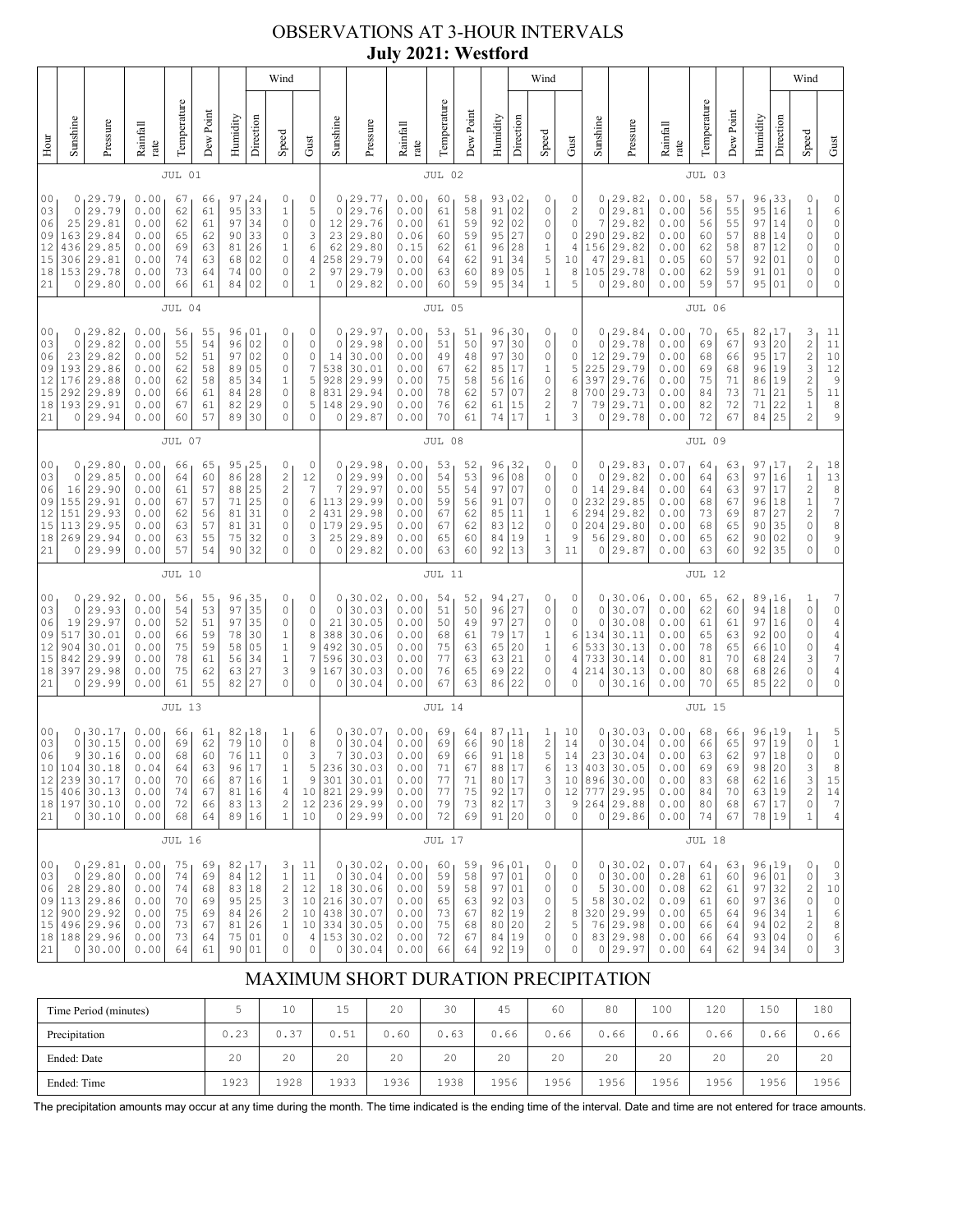## OBSERVATIONS AT 3-HOUR INTERVALS **July 2021: Westford**

|                                              |                                              |                                                                                  |                                                              |                                              |                                              |                                              |                                                  | Wind                                                                                            |                                                                                                   |                                                        |                                                                         |                                                              |                                              |                                              |                                                 |                                               | Wind                                                                                                             |                                                        |                                                          |                                                                         |                                                              |                                              |                                              |                                                     |                                                    | Wind                                                                                                 |                                                                                                           |
|----------------------------------------------|----------------------------------------------|----------------------------------------------------------------------------------|--------------------------------------------------------------|----------------------------------------------|----------------------------------------------|----------------------------------------------|--------------------------------------------------|-------------------------------------------------------------------------------------------------|---------------------------------------------------------------------------------------------------|--------------------------------------------------------|-------------------------------------------------------------------------|--------------------------------------------------------------|----------------------------------------------|----------------------------------------------|-------------------------------------------------|-----------------------------------------------|------------------------------------------------------------------------------------------------------------------|--------------------------------------------------------|----------------------------------------------------------|-------------------------------------------------------------------------|--------------------------------------------------------------|----------------------------------------------|----------------------------------------------|-----------------------------------------------------|----------------------------------------------------|------------------------------------------------------------------------------------------------------|-----------------------------------------------------------------------------------------------------------|
| Hour                                         | Sunshine                                     | Pressure                                                                         | Rainfall<br>rate                                             | Temperature                                  | Dew Point                                    | Humidity                                     | Direction                                        | Speed                                                                                           | Gust                                                                                              | Sunshine                                               | Pressure                                                                | Rainfall<br>rate                                             | Temperature                                  | Dew Point                                    | Humidity                                        | Direction                                     | Speed                                                                                                            | Gust                                                   | Sunshine                                                 | Pressure                                                                | Rainfall<br>rate                                             | Temperature                                  | Dew Point                                    | Humidity                                            | Direction                                          | Speed                                                                                                | Gust                                                                                                      |
|                                              |                                              |                                                                                  |                                                              | <b>JUL 19</b>                                |                                              |                                              |                                                  |                                                                                                 |                                                                                                   |                                                        |                                                                         |                                                              | JUL 20                                       |                                              |                                                 |                                               |                                                                                                                  |                                                        |                                                          |                                                                         |                                                              | JUL 21                                       |                                              |                                                     |                                                    |                                                                                                      |                                                                                                           |
| 00<br>03<br>06<br>09<br>12<br>15<br>18<br>21 | $\circ$<br>11<br>63<br>255<br>508<br>$\circ$ | 0, 29.96<br>29.94<br>29.94<br>29.95<br>29.94<br>29.90<br>202 29.87<br>29.87      | 0.00<br>0.00<br>0.00<br>0.00<br>0.00<br>0.00<br>0.00<br>0.00 | 62<br>61<br>61<br>64<br>68<br>74<br>76<br>67 | 60<br>61<br>60<br>63<br>64<br>67<br>69<br>64 | 97<br>98<br>98<br>87<br>80<br>79<br>91       | 96 34<br>34<br>34<br>34<br>20<br>14<br>11<br>15  | 0<br>$\mathbb O$<br>$\circ$<br>$\circ$<br>$\mathbb O$<br>$\circ$<br>$\circ$<br>$\circ$          | $\mathbb O$<br>$\mathbb O$<br>$\circ$<br>$\mathbb O$<br>$\mathbb O$<br>$\sqrt{4}$<br>$\circ$<br>5 | $\circ$<br>$1\,8$<br>98<br>338<br>722<br>86<br>$\circ$ | 0, 29.87<br>29.84<br>29.84<br>29.87<br>29.86<br>29.82<br>29.75<br>29.81 | 0.00<br>0.00<br>0.00<br>0.00<br>0.00<br>0.00<br>0.00<br>0.00 | 65<br>64<br>64<br>68<br>73<br>79<br>77<br>61 | 63<br>63<br>63<br>66<br>70<br>69<br>70<br>60 | 93,17<br>97<br>96<br>94<br>88<br>72<br>79<br>96 | 18<br>20<br>20<br>26<br>25<br>04<br>06        | $\mathbf{1}$<br>$\mathbb O$<br>$\mathbb O$<br>$\circ$<br>$\sqrt{2}$<br>$\mathbb O$<br>$\mathbb O$<br>$\mathbb O$ | 8<br>3<br>0<br>0<br>8<br>3<br>3<br>$\mathsf{O}\xspace$ | $\circ$<br>$\circ$<br>30<br>204<br>109<br>179<br>$\circ$ | 0, 29.79<br>29.78<br>29.80<br>29.83<br>29.89<br>29.89<br>29.91<br>29.94 | 0.00<br>0.00<br>0.00<br>0.00<br>0.04<br>0.00<br>0.00<br>0.00 | 60<br>62<br>59<br>59<br>59<br>61<br>63<br>59 | 59<br>61<br>58<br>58<br>59<br>61<br>61<br>57 | 98,06<br>98<br>98<br>98<br>98<br>98<br>94<br>95     | 16<br>27<br>20<br>26<br>25<br>02<br>02             | 0<br>$\sqrt{4}$<br>$\mathbb O$<br>0<br>$\mathbb O$<br>0<br>0<br>$\circ$                              | $\begin{array}{c} 0 \\ 9 \\ 0 \end{array}$<br>$\frac{4}{7}$<br>$\mathbf{1}$<br>$\circ$<br>$\mathbb O$     |
|                                              | <b>JUL 22</b>                                |                                                                                  |                                                              |                                              |                                              |                                              |                                                  | <b>JUL 23</b>                                                                                   |                                                                                                   |                                                        |                                                                         |                                                              |                                              |                                              |                                                 |                                               |                                                                                                                  | JUL 24                                                 |                                                          |                                                                         |                                                              |                                              |                                              |                                                     |                                                    |                                                                                                      |                                                                                                           |
| 00<br>03<br>06<br>09<br>12<br>15<br>18<br>21 | $\circ$<br>33<br>299<br>601<br>835<br>0      | 0, 29.96<br>29.96<br>29.99<br>30.02<br>30.03<br>30.01<br>130 30.00<br>30.03      | 0.00<br>0.00<br>0.00<br>0.00<br>0.00<br>0.00<br>0.00<br>0.00 | 55<br>53<br>54<br>62<br>69<br>75<br>73<br>61 | 54<br>52<br>53<br>61<br>63<br>63<br>59<br>56 | 97<br>97<br>98<br>98<br>81<br>68<br>61<br>83 | 02<br>02<br>02<br>02<br>23<br>26<br>26<br>27     | 0<br>$\circ$<br>$\circ$<br>0<br>0<br>$\mathbb O$<br>$\overline{4}$<br>$\mathbf{0}$              | $\mathbb O$<br>$\circ$<br>$\mathbb O$<br>$\,1\,$<br>$\sqrt{2}$<br>$\overline{9}$<br>13<br>0       | $\mathbf 0$<br>14<br>399<br>861<br>814<br>104<br>0     | 0, 30.05<br>30.05<br>30.07<br>30.11<br>30.09<br>30.05<br>30.04<br>30.07 | 0.00<br>0.00<br>0.00<br>0.00<br>0.00<br>0.00<br>0.00<br>0.00 | 61<br>54<br>54<br>64<br>74<br>78<br>75<br>61 | 55<br>53<br>53<br>58<br>63<br>64<br>63<br>57 | 83<br>94<br>97<br>83<br>68<br>62<br>66<br>86    | 123<br>09<br>09<br>13<br>22<br>25<br>26<br>21 | 0<br>0<br>$\mathbb O$<br>0<br>0<br>$\mathbb O$<br>$\mathbf 1$<br>$\mathbf 0$                                     | 0<br>0<br>$\mathbb O$<br>1<br>10<br>6<br>4<br>0        | $\circ$<br>12<br>487<br>868<br>803<br>120<br>0           | 0, 30.08<br>30.07<br>30.07<br>30.10<br>30.05<br>30.00<br>29.94<br>29.91 | 0.00<br>0.00<br>0.00<br>0.00<br>0.00<br>0.00<br>0.00<br>0.00 | 55<br>54<br>53<br>70<br>79<br>81<br>77<br>64 | 54<br>53<br>52<br>62<br>63<br>64<br>62<br>59 | 95, 21<br>96<br>97<br>78<br>58<br>56<br>60<br>83    | 21<br>21<br>21<br>22<br>20<br>21<br>18             | $\mathbb O$<br>$\circ$<br>$\mathsf O$<br>0<br>$\,1\,$<br>$\overline{c}$<br>$\overline{c}$<br>$\circ$ | $\mathbb O$<br>$\circ$<br>$\frac{0}{4}$<br>$\overline{4}$<br>8<br>$\epsilon$<br>$\circ$                   |
|                                              | <b>JUL 25</b>                                |                                                                                  |                                                              |                                              |                                              |                                              |                                                  |                                                                                                 |                                                                                                   |                                                        | <b>JUL 26</b>                                                           |                                                              |                                              |                                              |                                                 |                                               |                                                                                                                  |                                                        |                                                          | <b>JUL 27</b>                                                           |                                                              |                                              |                                              |                                                     |                                                    |                                                                                                      |                                                                                                           |
| 00<br>03<br>06<br>09<br>12<br>15<br>18<br>21 | $\circ$<br>$\circ$<br>95<br>399<br>313       | 0, 29.85<br>29.79<br>29.73<br>29.73<br>29.74<br>29.73<br>130 29.72<br>0 29.75    | 0.00<br>0.07<br>0.04<br>0.00<br>0.00<br>0.00<br>0.00<br>0.00 | 64<br>64<br>63<br>64<br>76<br>80<br>80<br>69 | 58<br>61<br>62<br>63<br>70<br>70<br>70<br>64 | 79<br>89<br>96<br>97<br>81<br>70<br>73<br>85 | 15<br>19<br>16<br>16<br>14<br>18<br>23<br>22     | 0<br>3<br>5<br>3<br>$\sqrt{2}$<br>3<br>$\circ$<br>$\circ$                                       | 8<br>17<br>14<br>13<br>10<br>10<br>$\sqrt{2}$<br>5                                                | $\circ$<br>14<br>278<br>606<br>717<br>69<br>0          | 0, 29.76<br>29.78<br>29.78<br>29.81<br>29.81<br>29.79<br>29.78<br>29.81 | 0.00<br>0.00<br>0.00<br>0.00<br>0.00<br>0.00<br>0.00<br>0.00 | 64<br>63<br>62<br>70<br>77<br>82<br>79<br>70 | 61<br>63<br>61<br>67<br>68<br>69<br>71<br>60 | 93<br>97<br>96<br>89<br>75<br>64<br>76<br>72    | 23<br>23<br>17<br>21<br>22<br>22<br>26<br>23  | 0<br>$\mathbb O$<br>0<br>$\mathbb O$<br>1<br>$\overline{4}$<br>$\mathbb O$<br>$\overline{c}$                     | 0<br>0<br>0<br>3<br>8<br>9<br>4<br>9                   | 0<br>19<br>422<br>200<br>91<br>104<br>0                  | 0, 29.84<br>29.86<br>29.88<br>29.90<br>29.90<br>29.93<br>29.91<br>29.92 | 0.00<br>0.00<br>0.00<br>0.00<br>0.00<br>0.00<br>0.00<br>0.00 | 64<br>60<br>59<br>68<br>74<br>66<br>62<br>61 | 59<br>58<br>57<br>64<br>65<br>62<br>60<br>59 | 86, 23<br>92<br>94<br>86<br>74<br>89<br>94<br>95 27 | 18<br>18<br>26<br>18<br>28<br>27                   | 1<br>0<br>0<br>0<br>$1\,$<br>0<br>0<br>0                                                             | $\begin{array}{c} 3 \\ 3 \\ 0 \end{array}$<br>$\frac{0}{3}$<br>$\sqrt{4}$<br>$\mathbb O$<br>$\circ$       |
|                                              |                                              |                                                                                  |                                                              | <b>JUL 28</b>                                |                                              |                                              |                                                  |                                                                                                 |                                                                                                   |                                                        |                                                                         |                                                              | <b>JUL 29</b>                                |                                              |                                                 |                                               |                                                                                                                  |                                                        |                                                          |                                                                         |                                                              | JUL 30                                       |                                              |                                                     |                                                    |                                                                                                      |                                                                                                           |
| 00<br>03<br>06<br>09<br>12<br>15<br>21       | $\circ$<br>12<br>211<br>622<br>891           | 0, 29.94<br>29.96<br>29.98<br>30.03<br>30.02<br>30.00<br>18 107 29.99<br>0 29.98 | 0.00<br>0.00<br>0.00<br>0.00<br>0.00<br>0.00<br>0.00<br>0.00 | 60<br>58<br>58<br>65<br>73<br>72<br>72<br>55 | 58<br>57<br>57<br>61<br>60<br>56<br>55<br>51 | 97<br>97<br>89<br>63<br>57<br>55<br>86       | 96, 27<br>27<br>06<br>28<br>01<br>24<br>28<br>02 | 0<br>$\circ$<br>$\circ$<br>$\mathbb O$<br>$\mathbf 1$<br>$\mathbf 1$<br>$\mathbb O$<br>$\Omega$ | 0<br>$\mathbb O$<br>$\sqrt{4}$<br>$\sqrt{4}$<br>$\ensuremath{\mathsf{3}}$<br>5<br>3<br>$\circ$    | $\mathbf 0$<br>12<br>473<br>341<br>58<br>35<br>0       | 0, 29.99<br>29.96<br>29.95<br>29.92<br>29.87<br>29.82<br>29.73<br>29.68 | 0.00<br>0.00<br>0.00<br>0.00<br>0.00<br>0.00<br>0.00<br>0.00 | 50<br>49<br>47<br>67<br>72<br>64<br>63<br>60 | 48<br>48<br>46<br>59<br>63<br>61<br>61<br>59 | 94<br>96<br>96<br>74<br>73<br>92<br>92<br>94    | 102<br>02<br>02<br>17<br>19<br>21<br>16<br>10 | 0<br>$\mathbb O$<br>$\mathbb O$<br>$\mathbb O$<br>$\mathbf 1$<br>$\mathbb O$<br>$\mathbb O$<br>$\mathbb O$       | 0<br>0<br>0<br>5<br>5<br>0<br>$\mathbf{1}$<br>0        | $\circ$<br>$\circ$<br>116<br>471<br>566<br>125<br>0      | 0, 29.68<br>29.66<br>29.67<br>29.71<br>29.74<br>29.78<br>29.81<br>29.85 | 0.00<br>0.00<br>0.23<br>0.00<br>0.00<br>0.00<br>0.00<br>0.00 | 56<br>58<br>59<br>59<br>61<br>63<br>62<br>56 | 54<br>57<br>59<br>58<br>59<br>57<br>52<br>49 | 95,10<br>98<br>97<br>97<br>94<br>80<br>70<br>77     | 10<br>01<br>0 <sub>0</sub><br>26<br>26<br>26<br>24 | 0<br>$\mathbb O$<br>$\mathbb O$<br>$\mathbf 1$<br>$\epsilon$<br>3<br>$\sqrt{2}$<br>$\circ$           | $\begin{matrix} 0 \\ 0 \end{matrix}$<br>$\begin{array}{c} 4 \\ 12 \end{array}$<br>15<br>22<br>$18\,$<br>6 |
|                                              |                                              |                                                                                  |                                                              | <b>JUL 31</b>                                |                                              |                                              |                                                  |                                                                                                 |                                                                                                   |                                                        |                                                                         |                                                              |                                              |                                              |                                                 |                                               |                                                                                                                  |                                                        |                                                          |                                                                         |                                                              |                                              |                                              |                                                     |                                                    |                                                                                                      |                                                                                                           |
| 00<br>03<br>06<br>09<br>12<br>15<br>18<br>21 | $\circ$<br>12<br>483<br>858<br>835<br>142    | 0, 29.88<br>29.86<br>29.89<br>29.91<br>29.89<br>29.87<br>29.86<br>0 29.87        | 0.00<br>0.00<br>0.00<br>0.00<br>0.00<br>0.00<br>0.00<br>0.00 | 56<br>55<br>51<br>60<br>68<br>71<br>66<br>55 | 48<br>48<br>46<br>52<br>49<br>53<br>54<br>51 | 77<br>85<br>73<br>50<br>52<br>67<br>87       | 73.27<br>27<br>24<br>22<br>30<br>25<br>24<br>21  | 3<br>3<br>$\,1\,$<br>3<br>$\mathbb O$<br>$\sqrt{4}$<br>$\circ$<br>$\Omega$                      | 10<br>8<br>5<br>11<br>11<br>8<br>7<br>$\mathbf{1}$                                                |                                                        |                                                                         |                                                              |                                              |                                              |                                                 |                                               |                                                                                                                  |                                                        |                                                          |                                                                         |                                                              |                                              |                                              |                                                     |                                                    |                                                                                                      |                                                                                                           |

NOTES:<br>Units: Temperature=°F, Wind=mph, Pressure=Inches Hg, Precipitation=inches.<br>Units: Temperature=°F, Wind=mph, Pressure=Inches Hg, Precipitation=inches.<br>
Yind Direction: Directions are those from which the wind is blow

### WEATHER NOTES SUMMARY BY HOUR

|    |                                                          |                                                      |                                                                              | Averages                                     |                                              |                                              |                                                      | Resultant<br>Wind                            |                                                                            |  |  |  |
|----|----------------------------------------------------------|------------------------------------------------------|------------------------------------------------------------------------------|----------------------------------------------|----------------------------------------------|----------------------------------------------|------------------------------------------------------|----------------------------------------------|----------------------------------------------------------------------------|--|--|--|
| ì. | Hour                                                     | Sunshine                                             | Pressure                                                                     | Temperature                                  | Dew Point                                    | Humidity                                     | Wind Speed                                           | Direction                                    | Speed                                                                      |  |  |  |
|    | 0 <sub>0</sub><br>03<br>06<br>09<br>12<br>15<br>18<br>21 | 0<br>0<br>13<br>244<br>473<br>493<br>147<br>$\Omega$ | 29.916<br>29.910<br>29.919<br>29.940<br>29.935<br>29.918<br>29.899<br>29.913 | 61<br>60<br>59<br>65<br>71<br>73<br>71<br>64 | 59<br>58<br>57<br>62<br>63<br>64<br>63<br>60 | 92<br>94<br>95<br>89<br>78<br>75<br>76<br>87 | 0.5<br>0.7<br>0.7<br>0.9<br>1.1<br>1.5<br>0.8<br>0.3 | 19<br>20<br>19<br>20<br>22<br>23<br>23<br>20 | 0.4<br>0.4<br>0<br>.5<br>0<br>. 6<br>. 6<br>0<br>.8<br>0<br>0<br>.4<br>0.2 |  |  |  |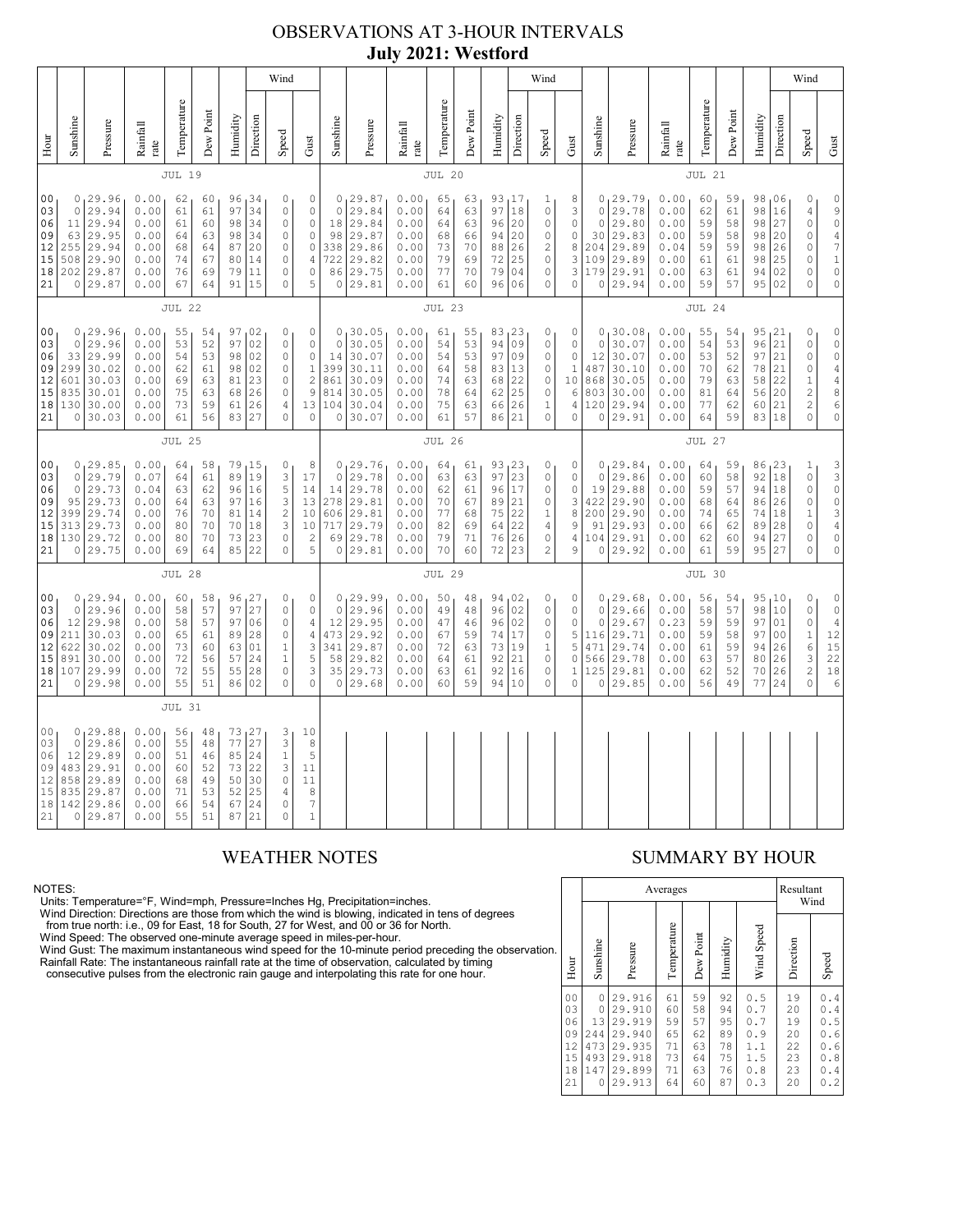## HOURLY PRECIPITATION (Water Equivalent) **July 2021: Westford**

| Date                           | A.M. Hour Ending at |    |     |              |                                 |      |           |      |                                      |      |                                                                            |    |           |    | P.M. Hour Ending at |                                                                                                                                          |    |    |      |           |    |                                                                                                                                                                                                                                                                                         |    |    |                                                           |  |  |  |
|--------------------------------|---------------------|----|-----|--------------|---------------------------------|------|-----------|------|--------------------------------------|------|----------------------------------------------------------------------------|----|-----------|----|---------------------|------------------------------------------------------------------------------------------------------------------------------------------|----|----|------|-----------|----|-----------------------------------------------------------------------------------------------------------------------------------------------------------------------------------------------------------------------------------------------------------------------------------------|----|----|-----------------------------------------------------------|--|--|--|
|                                | 01                  | 02 | 0.3 | 04           | 05                              | 06   | 07        | 08   | 09                                   | 10   | 11                                                                         | 12 | 01        | 02 | 03                  | 04                                                                                                                                       | 05 | 06 | 07   | 08        | 09 | 10                                                                                                                                                                                                                                                                                      | 11 | 12 | Date                                                      |  |  |  |
| 01<br>02<br>03<br>04<br>05     |                     |    |     |              |                                 | 0.01 |           |      |                                      |      | $0.01 \mid 0.07 \mid 0.11 \mid 0.05 \mid 0.07 \mid 0.07 \mid 0.01$         |    |           |    | $0.02 \mid 0.04$    |                                                                                                                                          |    |    | 0.02 |           |    |                                                                                                                                                                                                                                                                                         |    |    | $0\,1$<br>$02$<br>03<br>03<br>04<br>05                    |  |  |  |
| 06<br>07<br>08<br>10           |                     |    |     |              | 090.020.060.030.020.030.01      |      | 0.03 0.03 |      |                                      |      |                                                                            |    |           |    |                     | 0.02                                                                                                                                     |    |    |      | 0.04 0.01 |    | $\begin{bmatrix} 0.05 & 0.18 & 0.04 & 0.08 \\ 0.05 & 0.18 & 0.04 & 0.08 \\ 0.09 & 0.01 & 0.08 \\ 0.0 & 0.01 & 0.08 \\ 0.0 & 0.01 & 0.08 \\ 0.0 & 0.01 & 0.08 \\ 0.0 & 0.01 & 0.08 \\ 0.0 & 0.01 & 0.08 \\ 0.0 & 0.01 & 0.08 \\ 0.0 & 0.01 & 0.08 \\ 0.0 & 0.01 & 0.08 \\ 0.0 & 0.01 & $ |    |    | 06                                                        |  |  |  |
| $11\,$<br>12<br>13<br>14<br>15 |                     |    |     |              |                                 |      |           |      | $0.21 \mid 0.14 \mid 0.10 \mid 0.05$ |      |                                                                            |    |           |    | 0.01 0.15           |                                                                                                                                          |    |    |      |           |    |                                                                                                                                                                                                                                                                                         |    |    | $\begin{array}{c} 11 \\ 12 \\ 13 \\ 14 \\ 15 \end{array}$ |  |  |  |
| 16<br>17<br>18<br>19<br>20     |                     |    |     |              |                                 |      |           | 0.23 | 0.010.02                             | 0.01 | $0.08$ 0.07 0.22 0.21 0.06 0.05 0.11 0.04 0.07 0.10 0.10 0.02 0.01<br>0.01 |    |           |    |                     |                                                                                                                                          |    |    |      | 0.66      |    |                                                                                                                                                                                                                                                                                         |    |    | $18$<br>$19$<br>$20$                                      |  |  |  |
| 21<br>22<br>23<br>24<br>25     |                     |    |     | 0.010.120.01 | $0.02$ 0.11 0.12 0.06 0.02 0.08 |      |           |      |                                      |      |                                                                            |    | 0.0200.03 |    |                     |                                                                                                                                          |    |    |      |           |    |                                                                                                                                                                                                                                                                                         |    |    |                                                           |  |  |  |
| 26<br>27<br>28<br>29<br>30     |                     |    |     | 0.01         |                                 |      | 0.04 0.03 |      |                                      |      | 0.010.030.030.01                                                           |    |           |    | 0.010.010.01        | 0.010.080.070.01                                                                                                                         |    |    |      |           |    |                                                                                                                                                                                                                                                                                         |    |    | 26<br>27<br>28<br>29<br>29<br>30                          |  |  |  |
| 31                             |                     |    |     |              |                                 |      |           |      |                                      |      |                                                                            |    |           |    |                     |                                                                                                                                          |    |    |      |           |    |                                                                                                                                                                                                                                                                                         |    |    | 31                                                        |  |  |  |
|                                |                     |    |     |              |                                 |      |           |      |                                      |      |                                                                            |    |           |    |                     | Sum 0.10 0.13 0.28 0.47 0.22 0.20 0.19 0.58 0.31 0.35 0.24 0.12 0.11 0.05 0.21 0.11 0.07 0.01 0.06 0.67 0.00 0.67 0.00 0.7 0.22 0.07 Sum |    |    |      |           |    |                                                                                                                                                                                                                                                                                         |    |    |                                                           |  |  |  |

During a frozen precipitation event, hourly precipitation totals may not be recorded. In this case, daily amounts are typically entered in the last column (hour ending at 12 A.M.)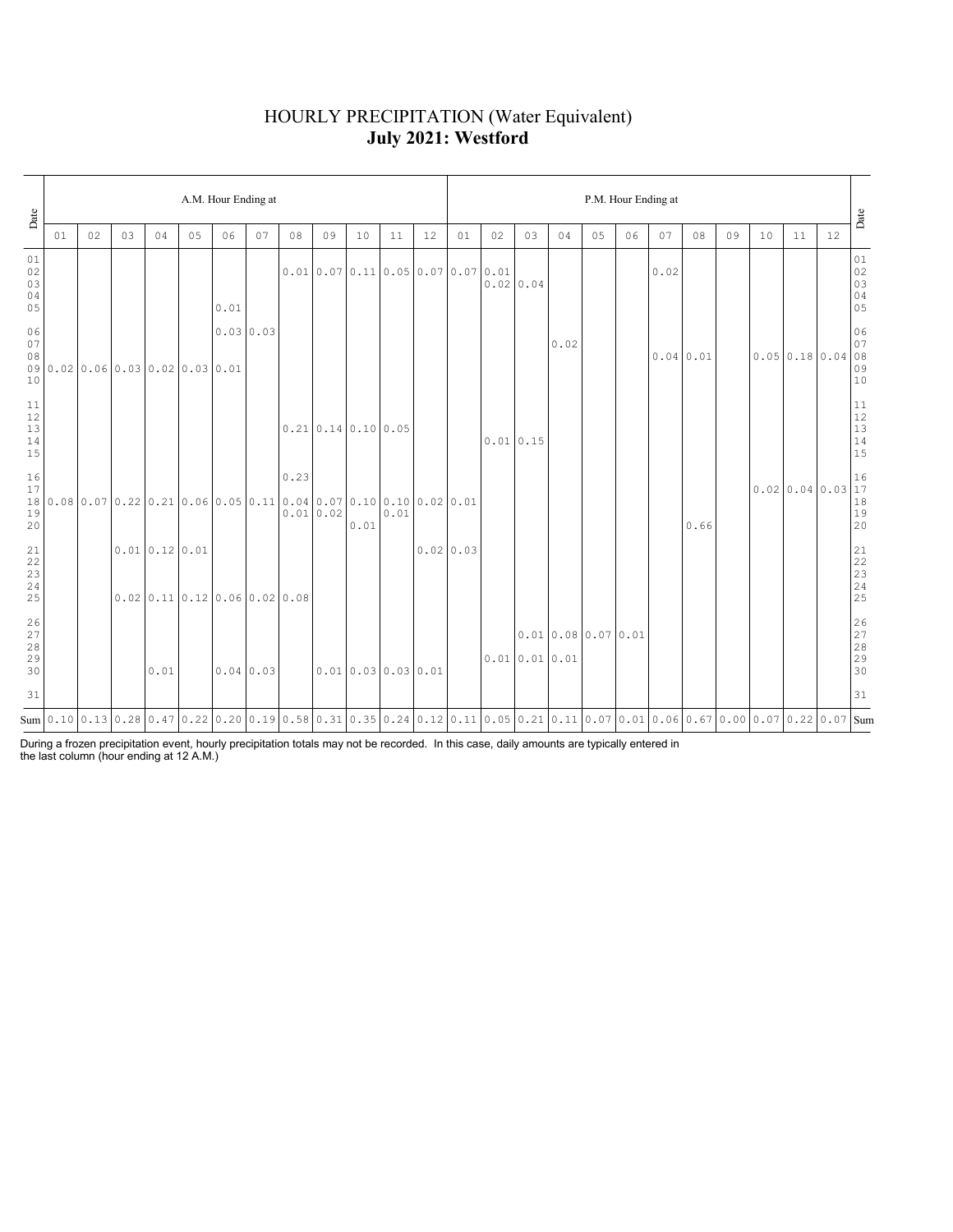## HOUR-BY-HOUR DATA **July 2021: Westford**